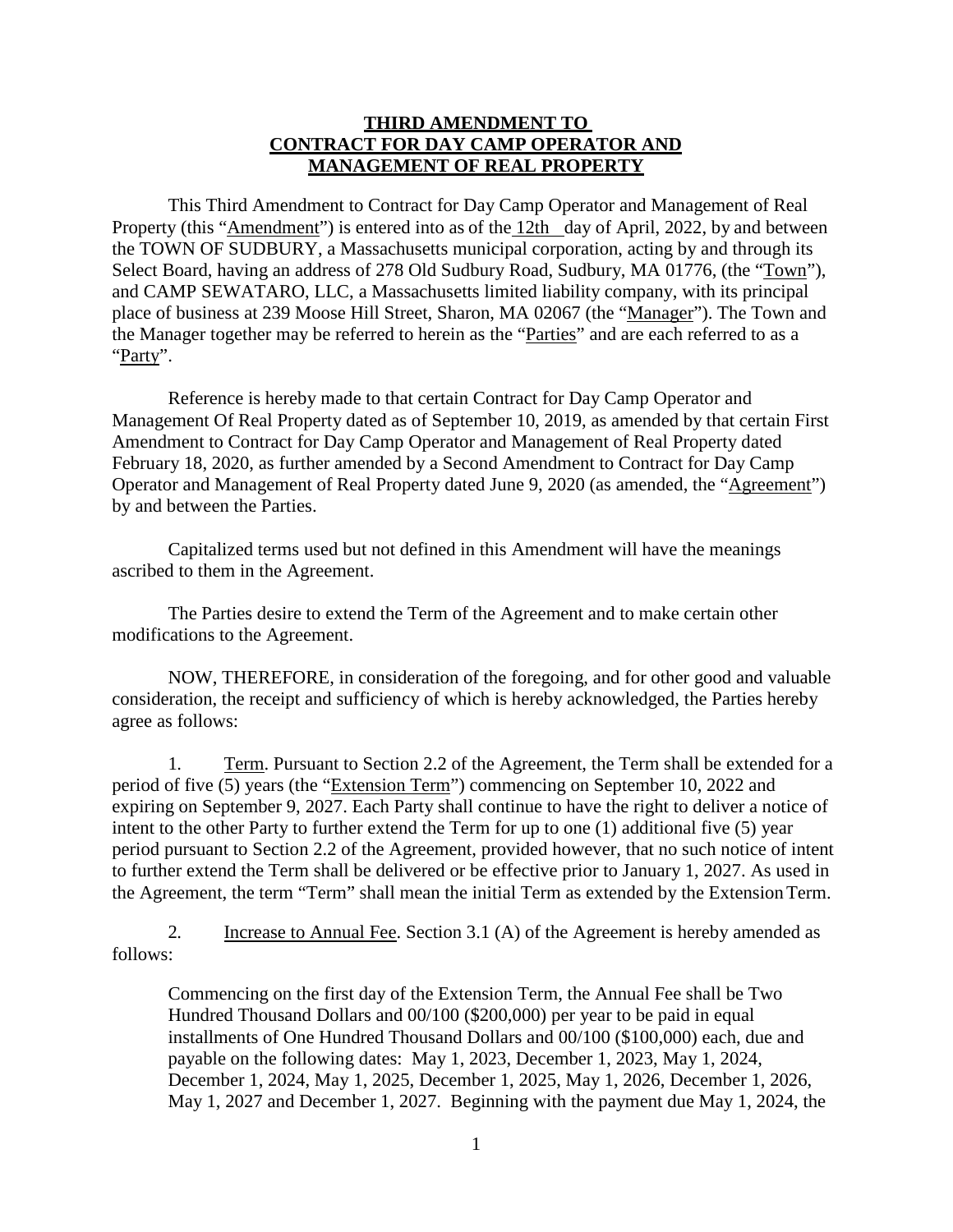Annual Fee shall be increased annually by three percent (3%) per year. Exhibit 4 to the Agreement is hereby deleted in its entirety and replaced with **Exhibit A** attached hereto. The terms and provisions of this Section 2 shall survive the expiration or earlier termination of the Agreement.

3. Increase to Revenue Share Payment. Section 3.1 (B) of the Agreement is hereby amended as follows:

Commencing on the first day of the Extension Term, for the 2023 Camp Season and thereafter, the Revenue Share Payment shall be:

a. Twenty-Five percent (25%) of the first One Million Dollars(\$1,000,000) of Manager's Net Revenue; plus

b. Thirty-Three and Thirty-Three One Hundredths percent (33.33%) of all of Manager's Net Revenue in excess of One Million Dollars(\$1,000,000).

The Revenue Share Payment shall be due on or before December 15 of each year of the Extension Term.

The terms and provisions of this Section 3 shall survive the expiration or earlier termination of the Agreement.

4. Number of Campers. Manager intends to seek an amendment to the existing special permit for the Property (or a new special permit) from the Sudbury Planning Board to increase the number of allowed campers at the Property from 650 campers to 700 campers (the "New Special Permit"). The Town, acting by and through its Select Board, agrees to support in good faith Manager's application for the New Special Permit, including writing a letter of support to the Planning Board. Manager shall continue to prioritize Sudbury residents for available camper slots consistent with its existing procedures. Manager further expects that if it receives the New Special Permit for 700 campers, approximately 15 campers will be "counselors in training", approximately 5 campers will be in the youngest age group of campers, and approximately 30 campers will be dispersed throughout the camper population groups. The number of scholarships to be made available by the Manager shall remain at 50 during the Extension Term.

5. Public Access Area. Section 1.2.2 of the Agreement is hereby amended by adding the following:

a. During the Extension Term, the Camp Season Public Access Area shall be expanded to include certain additional activity spaces proximate to the back gate of the property as specified in **Exhibit B** attached hereto (the "Expanded Camp Season Public Access Area"). The hours for the Expanded Camp Season Public Access Area shall be the hours specified in Section 1.2.4 of the Agreement, except that the Town's use of the Expanded Camp Season Public Access Area during each day of the Camp Season shall not commence until the last camper has left the Property for the applicable day, as it is proximate to the areas on the Property used by campers in the extended day program. Manager may require that the Town's access to the Expanded Camp Season Public Access Area be through the gate located on GreystoneLane.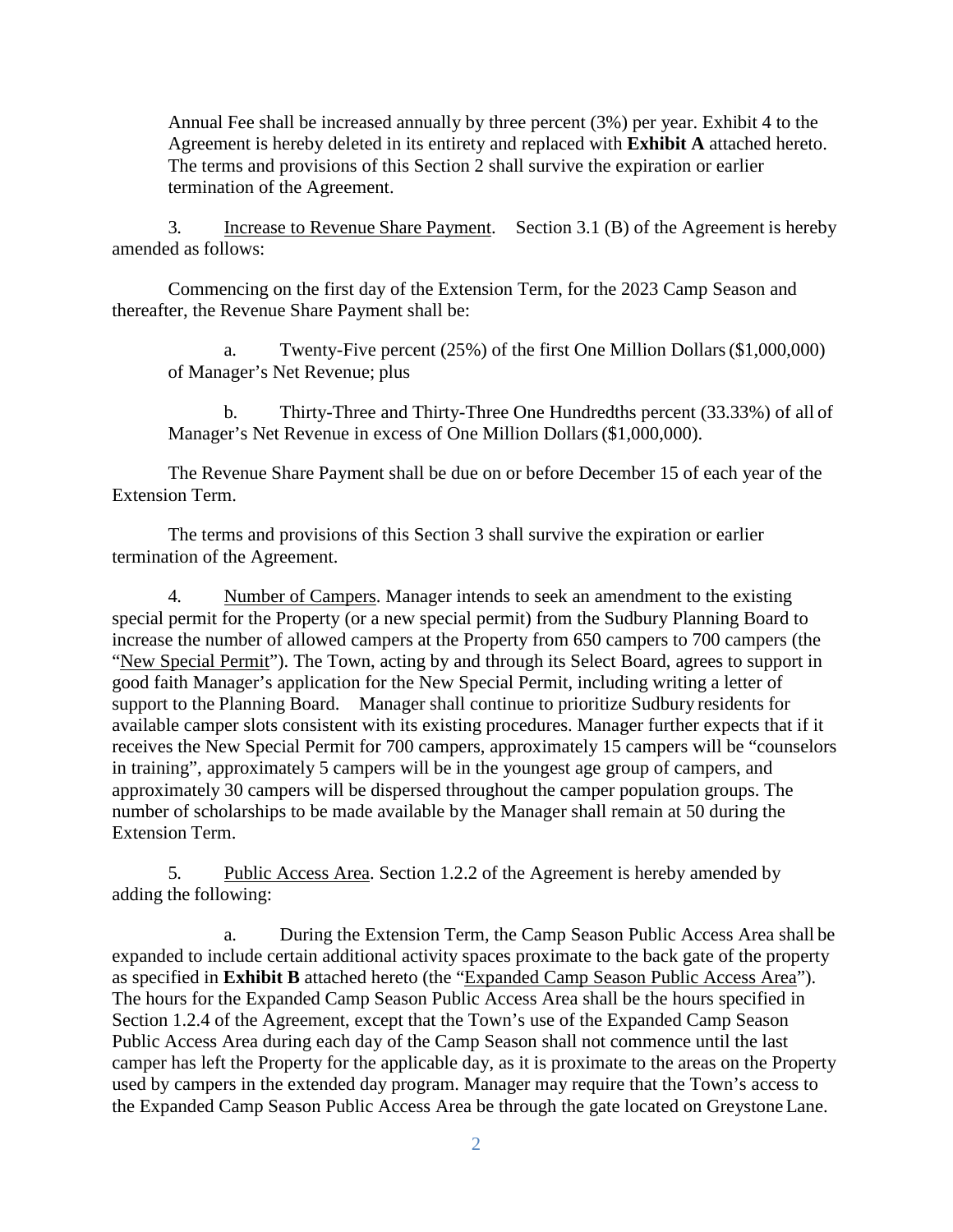Because of the proximity of the Expanded Camp Season Public Access Area to the buildings and facilities used on a daily basis by Manager during the Camp Season, Manager may, in its discretion, elect to staff the Expanded Camp Season Public Access Area during the hours of Town access during the Camp Season, and the cost of such staffing shall be included in Operating Expenses, however, such allocation of Operating Expenses shall be limited to a maximum of two thousand five hundred dollars (\$2,500.00) per year unless otherwise mutually agreed by the Parties in writing. Management and oversight of the use of the Public Access Area shall be the responsibility of the Manager.

b. Section 1.2.7 of the Agreement is hereby deleted in its entirety and replaced with the following :

> Excluding only pets belonging to residents of the Residences or service animals, at no time during the Camp Season or at any time prior to the commencement of the Extension Term shall any dogs or other domestic animals be permitted on the Property. Commencing on the first day of the Extension Term, domestic animals on a leash and service animals shall be permitted on the Property during the time periods outside of the Camp Season, and any Town residents accessing the Property with their domestic animals on a leash or service animals shall clean up and properly dispose of any waste and droppings from their domestic animals on a leash or service animals in receptacles located at the Property, and the Town shall reasonably cooperate with Manager to ensure compliance with this requirement, including posting notices on the Town's webpage, through the posting of signs at the Property, and though other public notices reasonably acceptable to the Town and Manager. For purposes of this section, horses on the Property in connection with day camp operations shall not be considered to be domestic animals or pets.

6. Public Events. Clauses (i) and (ii) of Section 1.2.5 of the Agreement are hereby deleted in their entirety and replaced with the following: "(i) one (1) Spring/Summer event and (ii) one (1) Fall event".

7. Operating Expenses. The second paragraph of Section 3.1.1 of the Agreement is hereby amended by adding the following at the end of the first sentence:

> Beginning in the first year of the Extension Term, Operating Expenses also shall include only amounts paid by Manager to consultants retained by Manager to advise on Sewataro camp operations and the operation and management of the Property, in an amount not to exceed Seventy Thousand Dollars (\$70,000), which such amount, beginning in 2024, shall be increased by three percent (3%) per annum.

8. Water Quality Enhancements. Manager has filed a Notice of Intent with the Sudbury Conservation Commission, which is scheduled for initial hearing by the Sudbury Conservation Commission on April 11, 2022, for certain water quality enhancements to the ponds located at the Property. Manager agrees to implement any measures required bythe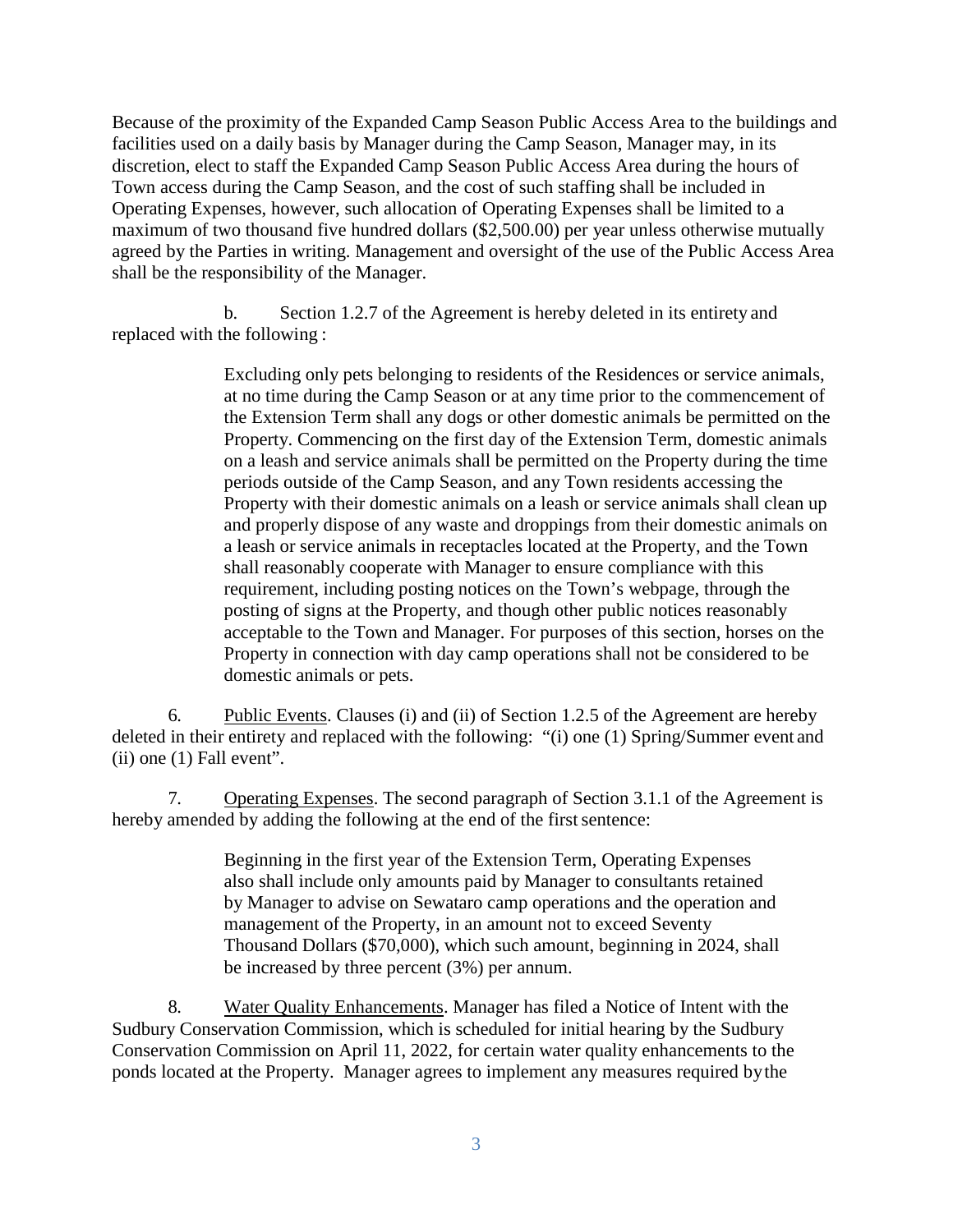Sudbury Conservation Commission in any Order of Conditions issued with respect to such Notice of Intent. The cost to implement such measures shall be included in Operating Expenses.

9. Public Access Disability Enhancements. Commencing in 2022, Manager agrees to undertake the accessibility improvements described on **Exhibit C** attached hereto, including retaining consultants to advise on such improvements (the "Accessibility Improvements"). In connection with Section 6.2 of the Agreement, the Accessibility Improvements shall not be deemed to be improvements or modifications required solely because of use of such buildings or facilities in connection with activities programmed by the Town, or for public use generally. Manager may undertake the Accessibility Improvements as separate segments of work over time. To the extent the cost of any segment of work exceeds \$20,000, Manager and the Town shall mutually agree on the cost allocation of such segment of work and the procurement of such work. Otherwise, the cost of the Accessibility Improvements shall be included in Operating Expenses for the year in which they are incurred and shall be capitalized over the useful life of the applicable Accessibility Improvement in accordance with GAAP.

## 10. Public Swimming.

a. Beginning in the 2023 Camp Season, Manager agrees to use commercially reasonable efforts to make available to the Town and its residents the use of the swimming pond and one (1) of the swimming pools at the Property (such swimming pool to be selected by Manager) for public swimming (the "Public Swimming Facilities"). In the event that permitting the use of the swimming pond cannot be accomplished with commercially reasonable efforts, then the Manager shall make available all four swimming pools as Public Swimming Facilities. The Public Swimming Facilities shall be operated, staffed, equipped, supplied, managed, maintained and scheduled (including any registration or collection of fees, if applicable) solely by the Manager. The dates and hours for the use of the Public Swimming Facilities for 2023 are those dates and hours specified on **Exhibit D** attached hereto. Manager shall update such calendar during each subsequent year of the Extension Term with the dates and hours of the availability of the Public Swimming Facilities during the Camp Season for that particular year, however, Manager shall not decrease in any year the number of days that the Public Swimming Facilities will be available for use by the Town to be less than the number of days of availability set forth on **Exhibit D** attached hereto with respect to 2023. Management and oversight of the use of the Public Swimming Facilities shall be the responsibility of theManager.

b. The costs and expenses incurred by Manager to operate, staff, equip, supply, and manage the Public Swimming Facilities shall be included in Operating Expenses.

c. Manager shall operate the Public Swimming Facilities in accordancewith all applicable laws, regulations and rules, including complying with any water quality testing requirements of the Sudbury Board of Health or any other entities having jurisdiction thereof.

d. The terms and provisions of Section 9.6 (i), (ii), and (iv) shall not apply to the use of the Public Swimming Facilities by the Town, the residents of the Town, or the general public.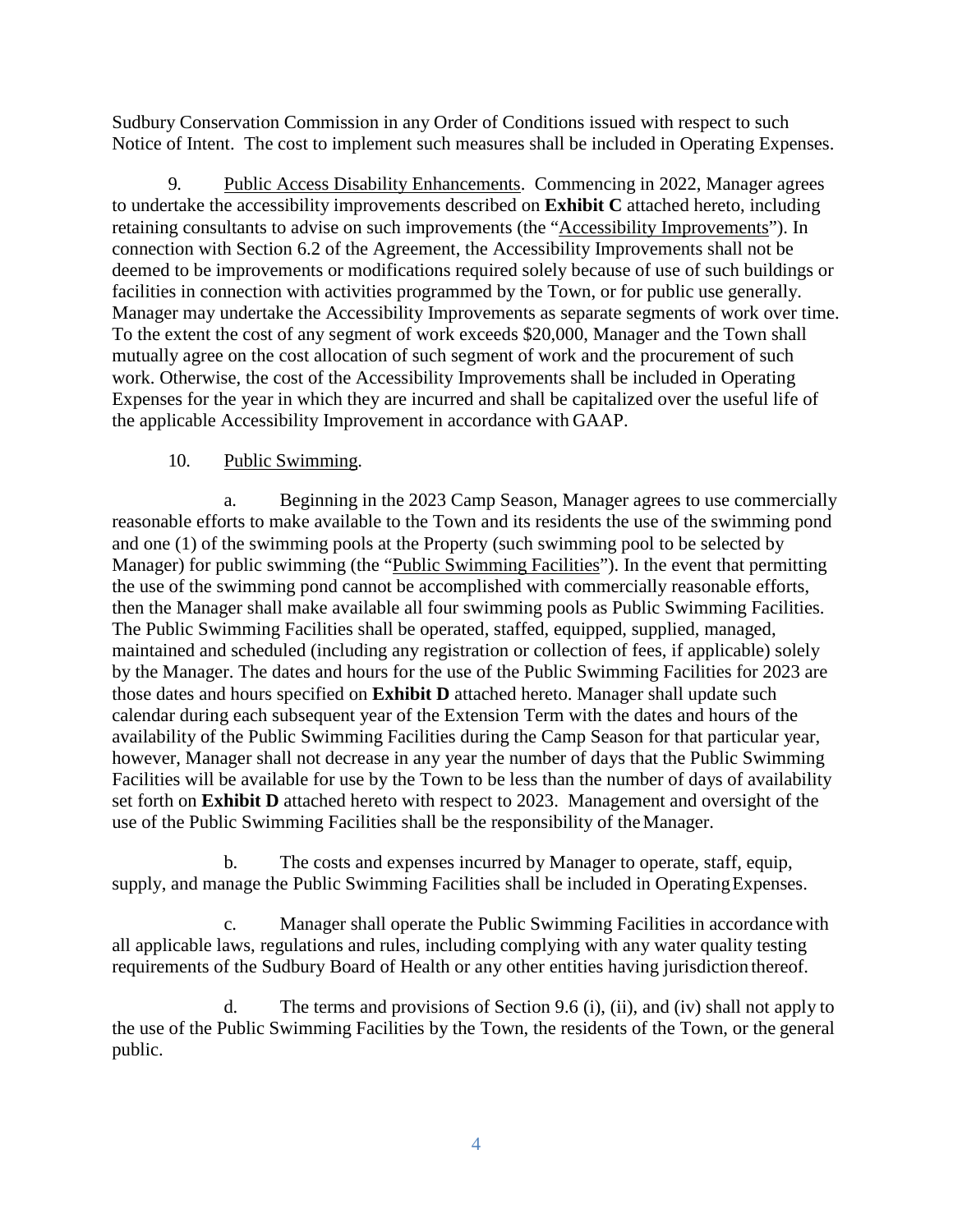e. Manager may establish rules concerning the use of the Public Swimming Facilities that each person using the Public Swimming Facilities shall be required tofollow.

11. No Further Modifications. Except as amended by this Amendment, the Agreement remains unmodified and in full force and effect.

12. Miscellaneous. The captions herein are used only as a matter of convenience and are not to be considered as part of this Amendment or to be used in determining the intent of the parties to it. The terms of the Agreement, as amended by this Amendment, constitute the entire agreement between the parties hereto and no statements made whether orally or in writing, by anyone with regard to the transaction which is the subject of the Agreement shall be construed as a part hereof unless the same be incorporated herein by writing and signed by the Town and Manager. For all purposes in this Amendment, the word "including" shall be construed to include the words "without limitation". All exhibits to this Amendment are a part of this Agreement and are hereby incorporated herein by reference. This Amendment may be executed by electronic signatures, each of which shall be considered as an original signature for all purposes and shall have the same force and effect as an original signature. Without limitation, in addition to electronically produced signatures, "electronic signature" shall include electronically scanned and transmitted versions (e.g., via PDF and/or DocuSign) of an original signature. This Amendment may be executed in multiple counterparts (which counterparts may be executed and delivered by PDF, DocuSign, or another file sent by email) which shall together constitute a single document. Any executed counterpart of this Amendment delivered by PDF, DocuSign or another file sent by email shall be equally effective as an original counterpart for allpurposes.

*[Signature Page Follows]*